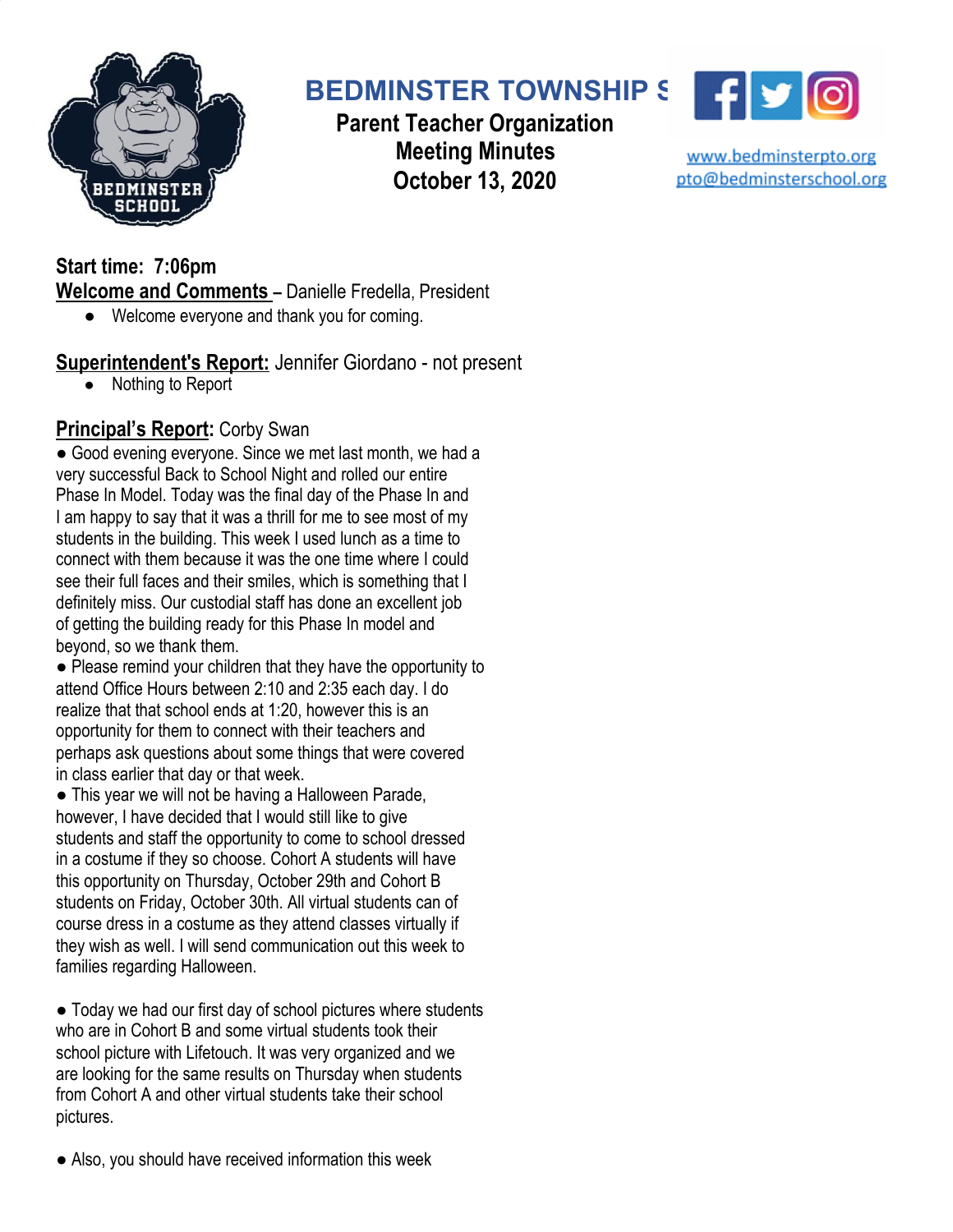regarding the Governor's Educator of the Year Nominations. Our teachers give their all on a daily basis and this is one way to honor them. If you feel that there is a deserving educator, then please take the time to nominate them. The deadline to submit a nomination form is 4:00 PM on Friday, November 13, 2020.

● Last but certainly not least, we are proud and excited to finally be able to call ourselves a 1 to 1 school with our students now having the opportunity to each have their own device. It is very nice to see students logging on and using these tools in the classrooms.

• Thank you to the PTO for all that you do.

#### **Teacher Representative** – Chuck Hogan

- Thank you PTO for your continued support and for the welcome back gift.
- Great to see all the kids back in the building & adjusting well.
- In the process of collecting PTO memberships and fees.

#### **Board of Education Report** – Suzie Stevinson

- Nothing to report (in a holding pattern due to COVID-19) BOE Meeting scheduled for Thursday October 15, 2020
- Thank you to Mr. Swan, Miss G. as well as the teachers and staff for holding down the fort during this new normal.

#### **Correspondence and Minutes** – Marissa Nolfi, Secretary

- Thank you note from Mrs. Godfrey for welcome back gift
- Thank you card from Third grade "team awesome" Miss Skiba, Mr. O, Mrs. Rosnell & Mrs. Alfieri
- More Social Media thank yous from teachers and staff!

#### **Treasurer's Report** – Amber Cross

- Available on PTO website [www.bedminsterpto.org](http://www.bedminsterpto.org/)
- Inflows: PTO memberships, Membership dues paypal
- Outflows: none to report
- So far everyone seems to really like using Paypal to purchase their memberships.
- PTO will be collecting memberships via **Paypal friends and family** at **btsptotreasury@gmail.com** (Amber Cross)

# **New Business**

#### **CardMyYard:** Danielle Fredella

- Contact Info: Marisa & Corey Hovanec (908) 336-2626 [baskingridge@cardmyyard.com](mailto:baskingridge@cardmyyard.com)
- Facebook: @cardmyyardbaskingridge Instagram: @cardmyyard baskingridge
- Marisa reached out to Danielle to provide BTS with a complimentary "Welcome Back Bulldogs" sign to display in the front of the building for the students, teachers and staff to enjoy.
- Company is highly recommended for anyone in need of a lawn sign to this extent.

#### **Bedminster Charities Fall Fest (BCFF):** Meriah Valente

- Chair People needed. (at least 2) Responsibilities will be divided up.
- Volunteers Needed for the remaining weeks of Farmer's Market.
- Cancelled for 2020
- 50/50 Raffle Tickets are being sold at Bedminster Farmer's Market on Saturday's with each organization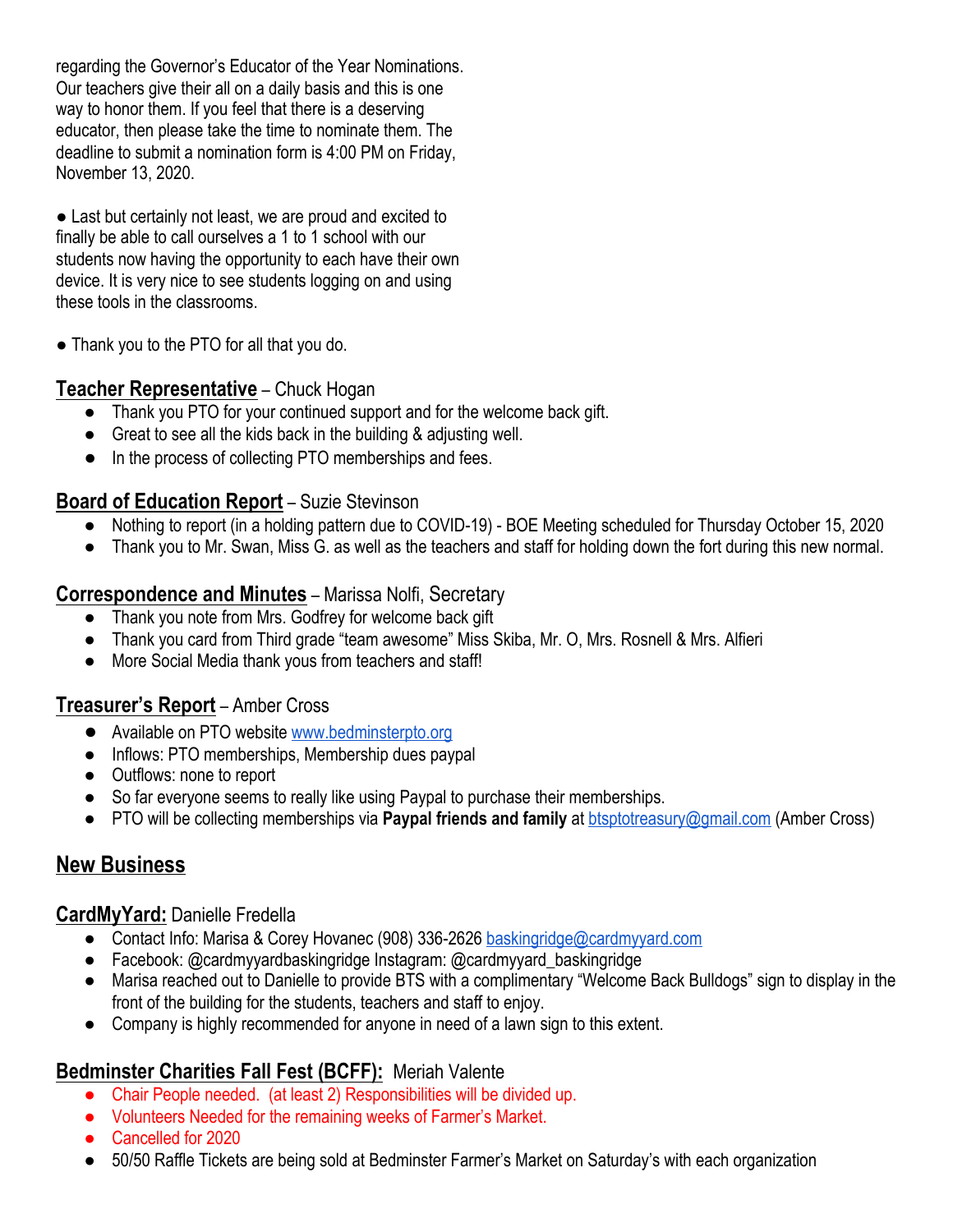- 50/50 Raffle Tickets can also be picked up at Town Hall TO SELL to friends and family. Contact Janine Deleon: [JDeleon@Bedminster.us](mailto:JDeleon@Bedminster.us) or (908) 212-7000 ext. 427
- Push through social media to have people purchase 50/50 tickets at the Farmer's Market.
- 50/50 Raffle Drawing will be held at the Farmers Market at noon on Saturday, October 31st, 2020
- **● Seven local charities benefit from the proceeds and the PTO is one of them!**

**Spirit Wear:** Jessica Pasquale & Melissa Kircher

- A very great response so far.
- Minor modifications and changes to our logo. Approved by Mr. Swan. The new design is similar to a Varsity "B" which ties in and leads onto Bernards High School.
- To promote contactless order and delivery of Spirit Wear, we are using a new company.
- Spirit Wear will be virtual and contactless purchasing this year. Direct online purchases sent right to your home.
- See Social Media, Website and emails for information on how to order.

## **Spring Fling: Friday, April 30, 2021:** Laura Kamrow

- Volunteers needed for all commitment types
- Anyone interested in volunteering in any way, please email [LauradeZutter@yahoo.com](mailto:LauradeZutter@yahoo.com)

#### **Public Questions & Comments:**

This portion will be held to a 15-minute limit. We politely ask that each speaker limit his or her time to 5 minutes for comments and/or questions in regard to any Agenda point or any other topic related to the PTO. If any written documents are to be given to the PTO Executive Board, please email them to the Board **Secretary 2 days in advance of the meeting date. pto@bedminsterschool.org**

## **Old Business**

- Teacher Welcome Back Luncheon cancelled September 3: Executive Board
- PTO gave small token of acknowledgement to teachers and staff under the circumstance that we were unable to give them the luncheon they normally get at the beginning of each school year and that they highly deserve.

# **Ongoing Committees**

#### **PTO Membership:** Executive Board

- \$15 per Family
- Memberships fees will be collected virtually through Paypal friends & family using the emall [btsptotreasury@gmail.com](mailto:btsptotreasury@gmail.com)
- Forms can also be found on website and all current Newsletters

## **PTO Meeting Schedule: ALL PTO meetings will be virtual until further notice**

- **● \*November 10th, 7:00pm - This meeting is subject to change.**
- **● December - \*no meeting\***
- **● January 12th, 7:00pm - link to follow**
- **● February 9th, 7:00pm - link to follow**
- **● March 9th, 9:30am - link to follow**
- **● April 13th, 7:00pm - link to follow**
- **● May 11th, 7:00pm - link to follow**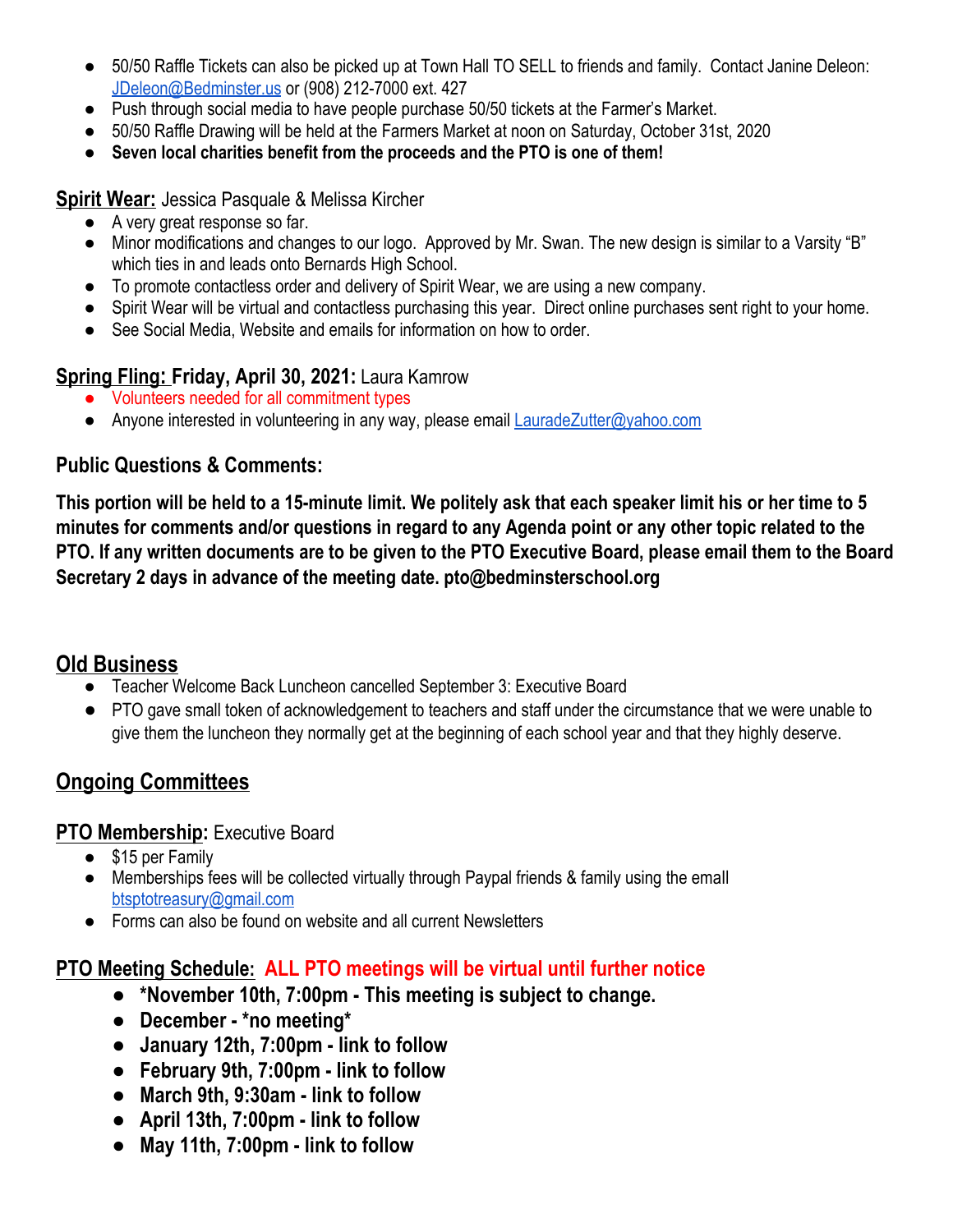**● June 8th, 7:00pm - link to follow**

<http://www.bedminsterpto.org/meeting-dates.html>

## **Assemblies:** Danielle Fredella and Meghan Schultze (Temporary Chairs)

- Chair people Needed (at least 2) Reach out to any member of the Executive PTO Board to volunteer.
- No assemblies at this time due to COVID-19 state guidelines

#### **Bulletin Boards**: Faith Costabile & Danielle Fredella

- Hoping to get into the school before the Holidays to change the boards.
- Currently have our Welcome Back boards up.
- <http://www.bedminsterpto.org/bulletin-boards.html>

## **Box Tops**: Stephanie Zultanky

- No information at this time.
- May discontinue Box Tops.

## **CIC, The HUB**: Anna Spitalari - not present reported by Danielle Fredella

- Meaningful and educational volunteer opportunities for Middle School students are offered throughout the year at Community in Crisis, The Hub; for information please email: Info@communityincrisis.org.
- <http://www.bedminsterpto.org/cic-the-hub.html>

## **SH Municipal Alliance:** Anna Spitaleri- not present

● nothing to report

## **Cub Scouts Pack #1749:** Steve Frantz

- Contact Cub Scout leader directly at: [stevefranz@gmail.com](mailto:stevefranz@gmail.com)
- Meeting monthly both in person and virtually for some of the younger scouts.
- Popcorn sales are currently running.
- Recieved a great deal of sales at the Farmers Market this past weekend.
- Hoping the sales remain strong to offset the cost of scout memberships which have gone up.

# **Donations & Corporate Matching: Executive Board**

- We are extremely fortunate to have a handful of families that consider us when their companies offer a corporate matching program.
- PTO is a 501(c)(3) nonprofit charity
- Amazon Smile Program: Bedminster PTO can be chosen as your charity to receive 0.05% of qualified purchases

## **Helping Hands**: Suzie Stevinson

- Volunteers Needed
- <http://www.bedminsterpto.org/helping-hands.html>

## **Homeroom Parents**: Ramsey Melendez

- Reach out to Ramsey to become a Homeroom Parent
- Assignments and Meeting To be announced
- Keep your eye on Social Media for news TBA
- <http://www.bedminsterpto.org/homeroom-parent.html>